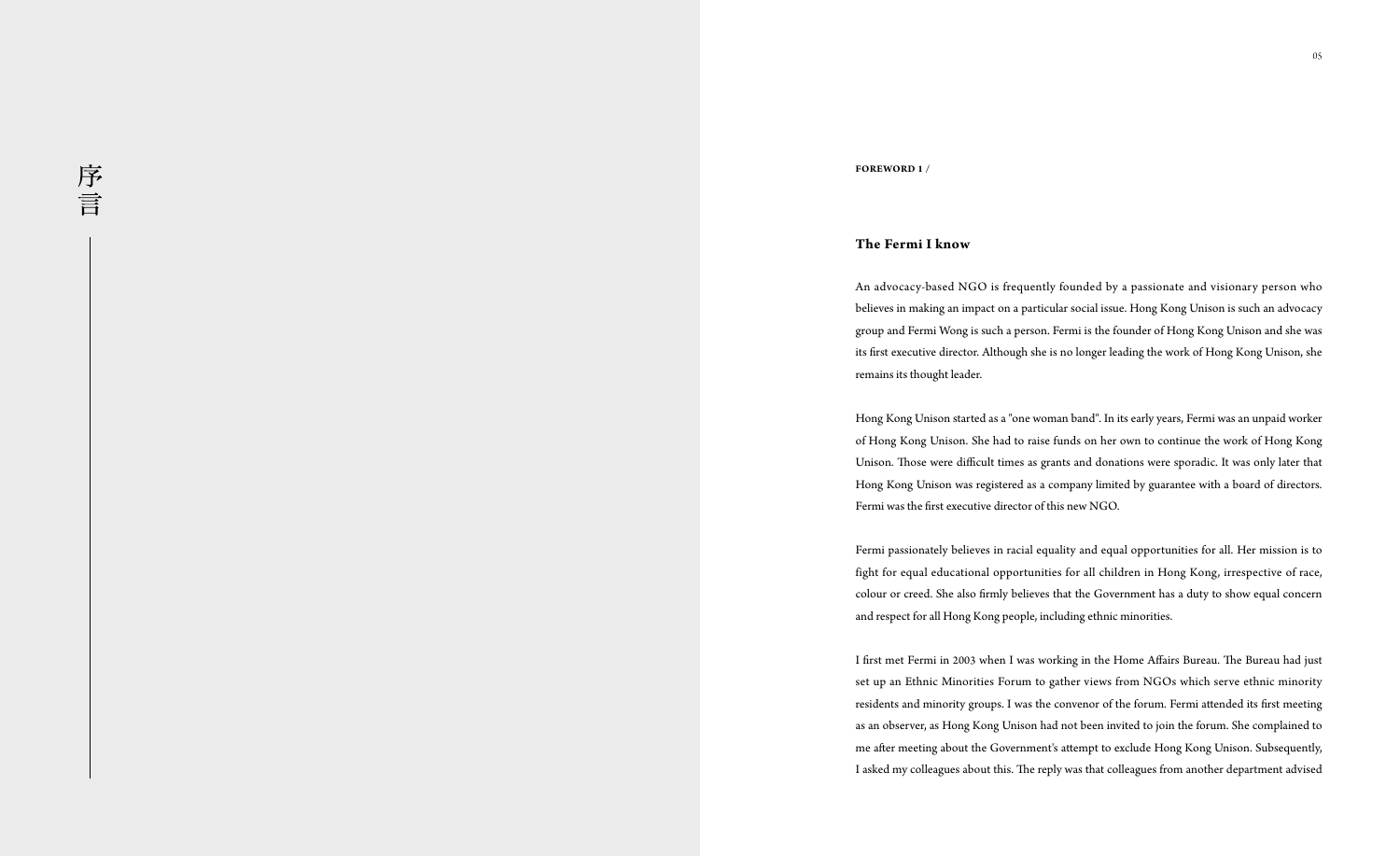us that Fermi was a social activist who always criticised government policies on ethnic minorities. After further consideration, we decided to invite Hong Kong Unison to join the forum.

It turned out that our departmental colleagues were right. Fermi was a social advocate and she often criticised government policies concerning ethnic minorities. Fermi knew the real situation faced by ethnic minorities. She would quote facts and figures and give real life examples of problems faced by ethnic minority women and children. Although I did not always agree with her views, I was impressed by her professionalism and commitment.

The Government conducted a public consultation exercise on whether to legislate against racial discrimination in Hong Kong during my time at the Home Affairs Bureau. Hong Kong Unison and other human rights groups were strongly in favour of introducing a Race Discrimination Bill. However, there was some opposition from the private sector and also from within the Government. Fermi came out strongly in support of the Bill. I was thankful for her public support. It was an uphill battle to get the Bill ready for introduction into the Legislative Council. It was at this point that I was posted out of the Home Affairs Bureau.

Although the Race Discrimination Bill was no longer my work responsibility, I followed the news about the progress of the Bill. Fermi's name came up quite often in the media when the Bill was reported. I also heard her giving interviews on the radio about the Bill. The Race Discrimination Ordinance was finally enacted in 2008.

Shortly after I retired from the civil service in 2009, I received a phone call from Fermi. She invited me to a breakfast meeting with some Hong Kong Unison board members. At the meeting, Fermi told me that there were still some anomalies in the Race Discrimination Ordinance and

that it should be regarded as 'unfinished business'. Hong Kong Unison invited me to join them in their work and I agreed.

I left the Hong Kong Unison board for three years (2012-2015), during which I took up the post of Director General of Oxfam Hong Kong. As Hong Kong Unison was a local partner of Oxfam Hong Kong, it would not be appropriate for me to remain on the Hong Kong Unison board. I retired a second time in 2015.

After Fermi heard that I was leaving Oxfam Hong Kong, she asked me to rejoin the Hong Kong Unison board, which I did. I was deeply honoured when the board elected me as its Chair in late 2015.

Looking back, I think I would not have joined Hong Kong Unison had I not met Fermi at that Home Affairs Bureau forum in 2003. She was a charismatic person who could inspire others to a common vision and mission. It has been my honour and privilege to have worked with her on a common cause all these years.

> **Stephen Fisher Chairperson of HK Unison Executive Committee 2016-2017, Former Deputy Secretary for Home Affairs**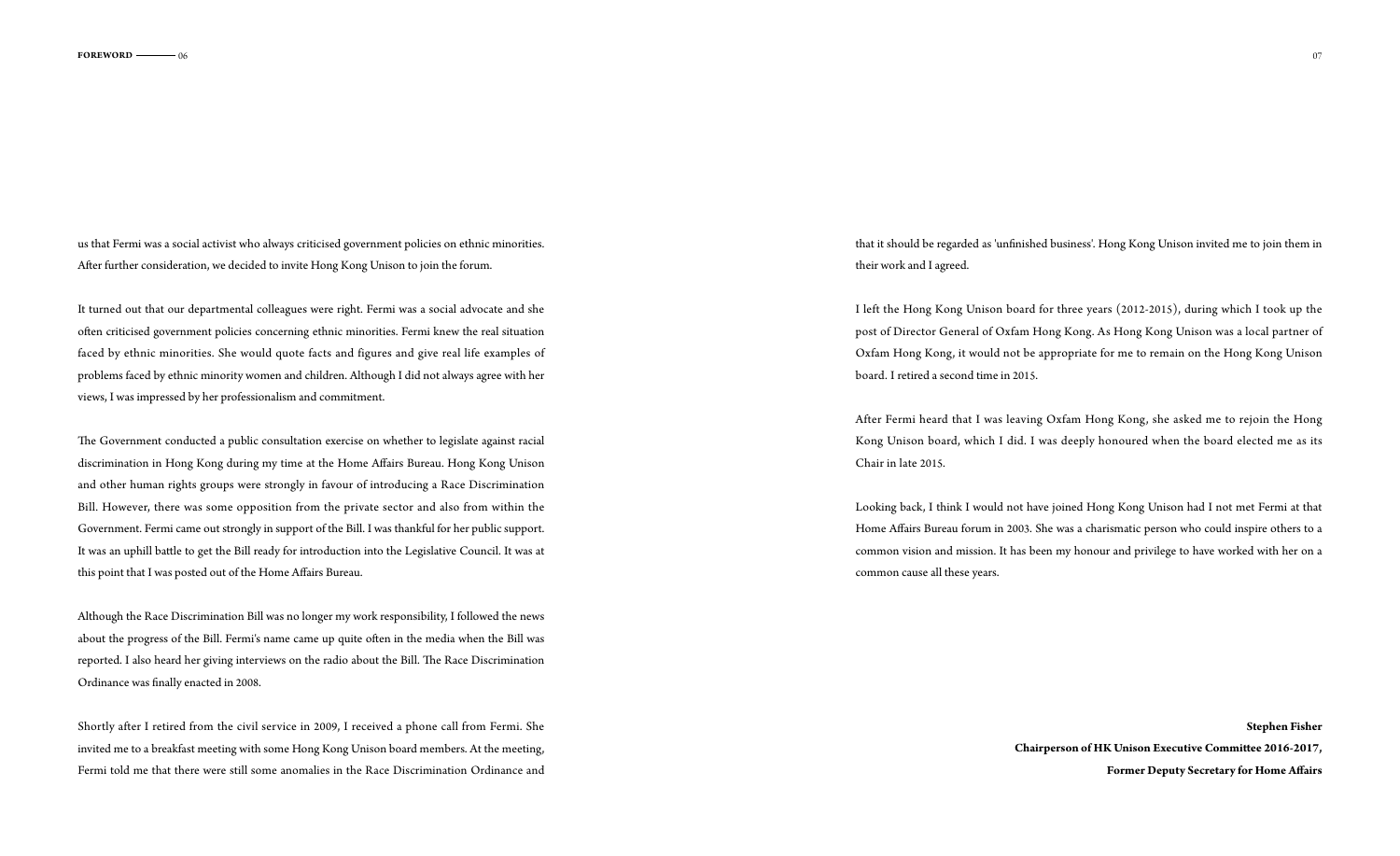#### **FOREWORD 2 /**

#### **The path of Fermi**

In everyone's life, at least once, there comes a turning point. For Fermi Wong, then a young social worker, the moment came on a cold evening in December 2000. An elderly Hong Kong man of Nepalese origin kneeled down before her and wept. One of his two sons had recently died from drug overdose. The younger son could not get a place in school, and had started taking drugs. "Please save my son," the man had cried to her. That defining moment was to change Fermi Wong's life forever. She knew she could not look the other way.

In the Year 2000, there was not a single social service agency willing to serve under-privileged ethnic minorities in Hong Kong. After 1997, there was widespread unemployment especially among the members of Nepalese origin, who had once proudly served Hong Kong as soldiers of British Gurkha Army. Unable to find any agency, Fermi founded her own NGO Unison in 2001 without an office premises or supporting staff. Her name card had the following words printed on the back: "A rose, no matter how its name is changed, is still fragrant. Humans, no matter what their colors are, have the same dignity."

I started working with Unison in 2003, initially offering counseling services to ethnic minority students as well as to adult members. In later years, as Chairperson and Board member of Unison, I have worked closely with Fermi for over 10 years. Over the years, through prolonged people contact at grass-root level, Fermi developed an in-depth understanding of the systemic problems of discrimination and neglect of the poorest Hong Kong residents of Non-Chinese origin. Her determination to address the problems, and not just the symptoms, resulted in her increased focus on policy advocacy and community education work at Unison.

Mahatma Gandhi, who devoted his life to Truth and Non-violence, had said, "Poverty is the worst form of violence." Early on in Unison's work, Fermi realized that the only long-term solution to breaking the cycle of inter-generational poverty of Hong Kong's ethnic minorities was through equal education opportunities to younger generation in schools and universities. It has been an uphill struggle for her and for Unison. 20 years ago, only four Government subsidized schools – two primary, two secondary – admitted ethnic minority students. Since then, a lot has been achieved – ethnic minority students now have access to mainstream schools, many of them are studying various courses in universities and for the first time, we have ethnic minority social workers in Hong Kong, as well as more members admitted to Hong Kong police force.

However, the language barrier continues to remain the most formidable obstacle in the way of social integration, equal opportunities in learning and in occupation and also in equal contribution of these disadvantaged members to Hong Kong society. For well over a decade, Fermi and Unison continued to press for developing a systematic Chinese language teaching mechanism for our linguistic minorities.

Finally in January 2014, the introduction of Chinese as a Second Language (CSL) Curriculum Framework was announced in the Chief Executive's Policy Address. Fermi's advocacy efforts through media, Hong Kong legislators, and United Nations Human Rights Agencies had, no doubt, contributed significantly to this major policy decision. With proper implementation, this has potential to contain racial segregation in schools, facilitate equal opportunity in jobs and help social integration of ethnic minority members in Hong Kong mainstream society. I believe that CSL Curriculum in Hong Kong schools will be Fermi Wong's most important legacy that will benefit future generations of ethnic minority members, as well as Hong Kong society overall.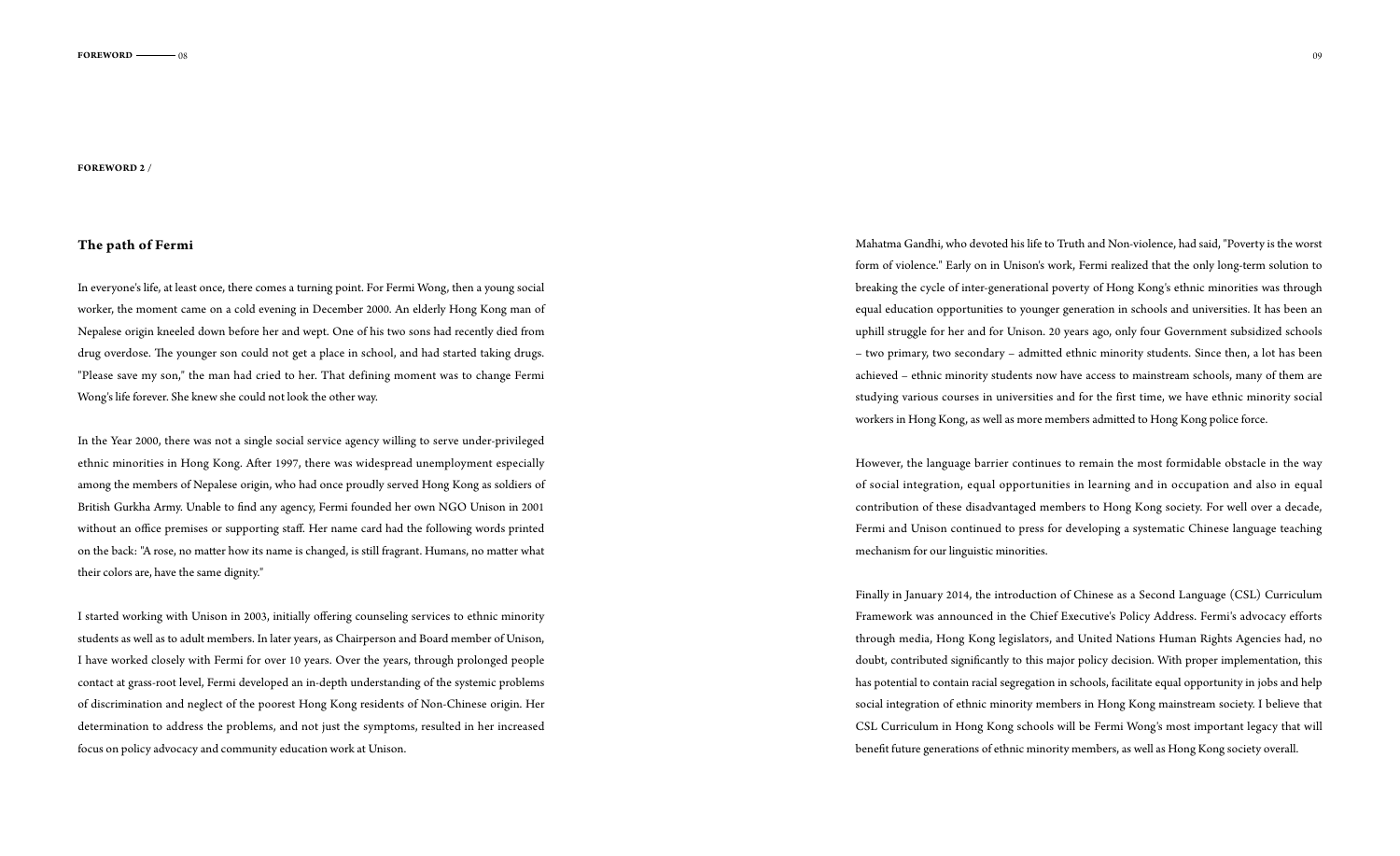Another milestone in Fermi's contributions is the passing of Racial Discrimination Ordinance in 2008. As Chairperson of Unison at the time, working side-by-side with her, I witnessed her zeal, passion and tireless collaboration with several other agencies like Hong Kong Human Rights Monitor. While the ordinance is not perfect, and advocacy work continues seeking removal of many exemptions, a good beginning has been made, thanks to all those who worked for it, including Fermi.

It took a Chinese woman to notice and feel the pain and suffering of the under-privileged ethnic minority members and her pioneering work at Unison to bring the issues on the radar. Today, there are a number of NGO's and government agencies offering services and running programs to support. However, with a few exceptions, the affluent and elite members of ethnic minority community seem unwilling to stand up against any unfair, unjust policies affecting their less fortunate brethren. One such gentleman was on stage with us during a rally in Victoria Park. As the crowd, decrying authorities' lack of action on racial discrimination, roared, "Shame on you," he had a horrified look on his face. "Don't say that," he turned to Fermi, "you'll upset them!" Fermi looked straight in to his eyes, and replied, "That's the idea, isn't it?"

The readers will find this account of Fermi's journey interesting and inspiring, at times heartwrenching but also heart-warming. A sequel to this volume will surely be needed in due course to continue Fermi's fascinating story and record her future contributions to Hong Kong.

 $2001 \quad 2002$ 

 $2004$   $2006$   $12$ 

**Raj Tiwari**

**Former Chairperson of HK Unison Executive Committees**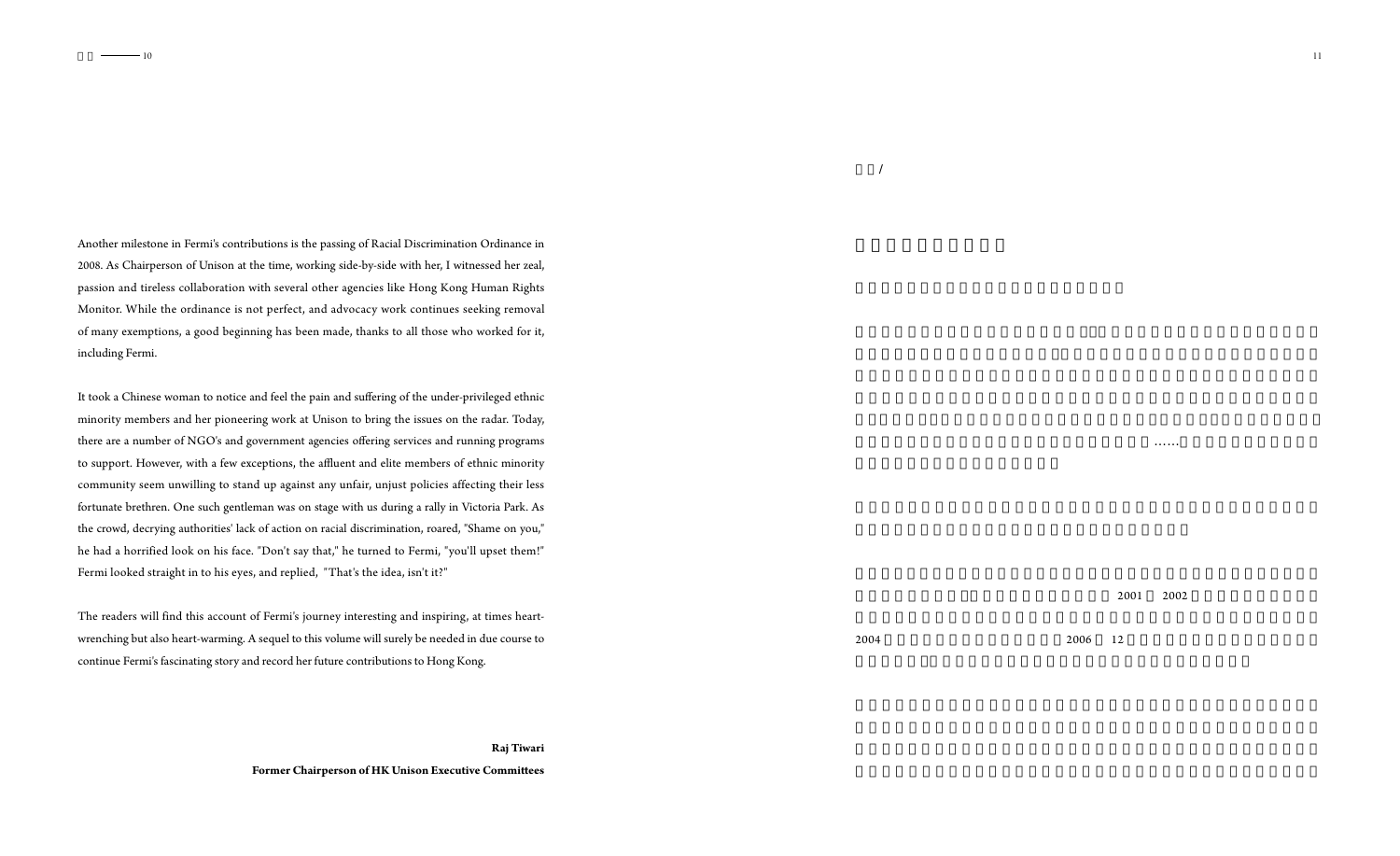多數香人屬同一種族——漢族,所以歧視他們就不屬「種族歧視」,不受保護!

為了條例草案的重大缺陷, 2008 3 3 日我專程赴日內瓦向消除種族歧視國際

 $2008$  7 10

通過,我們盡了最大的努力,仍不能彌補其中一些重大缺陷。2009 8 6 日,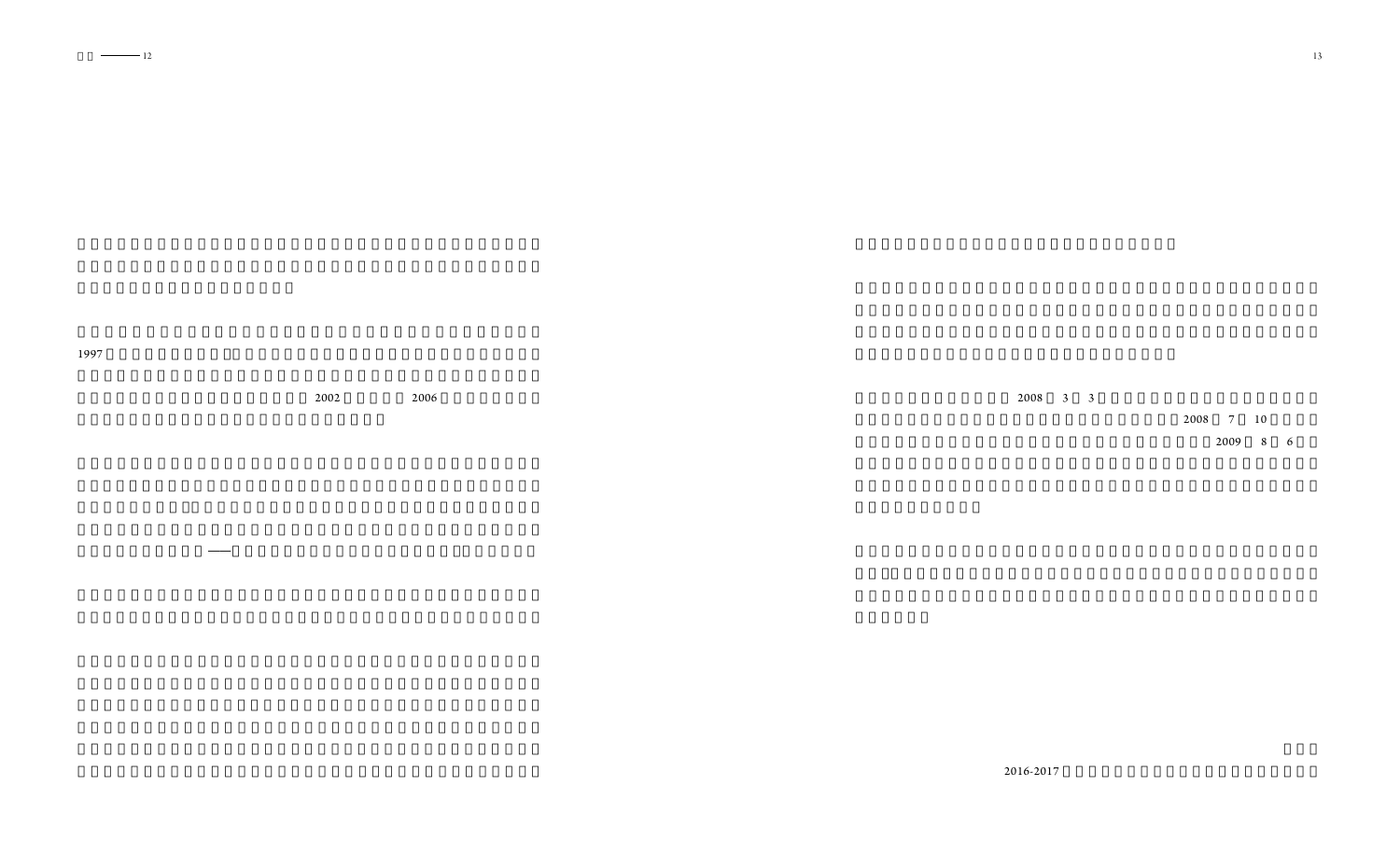雖然王惠芬和融樂會努力工作,我恐怕他們是孤軍作戰。2016 5 20 日,我和張超雄議員

 $Fermi$ 

 $1997$ 

我多年前在立法會工作時認識 Fermi 王惠芬,她代表香融樂會出席會議,為少數

立法禁止種族歧視,便會被視為違反公約。這指控終於迫使特區政府在 2008 7

 $\frac{15}{15}$  14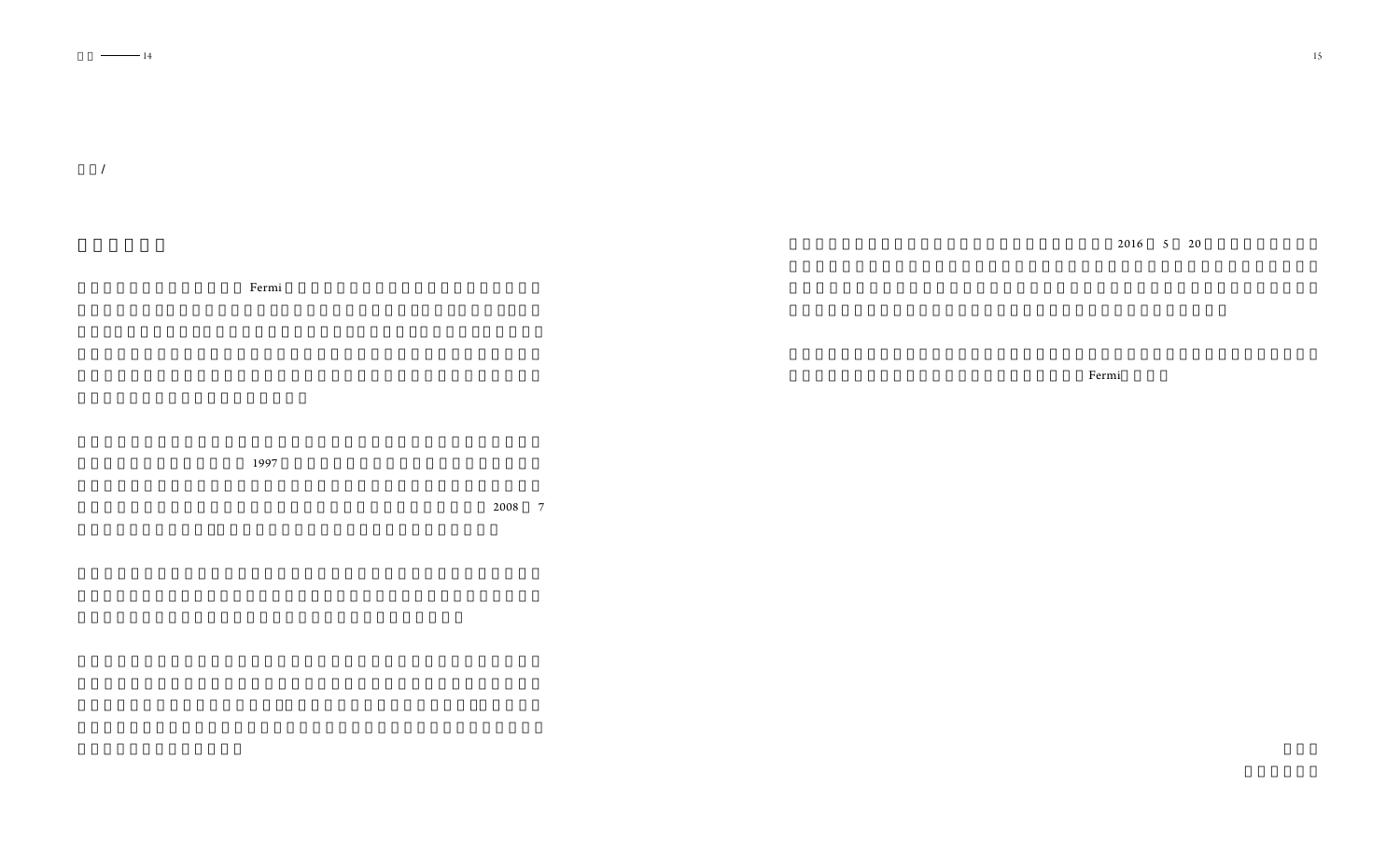| Fermi            |                                              | 1994                                                     | 1995                     | Fermi 1981 |             |                  |
|------------------|----------------------------------------------|----------------------------------------------------------|--------------------------|------------|-------------|------------------|
|                  |                                              |                                                          |                          |            | Fermi       | Why me?          |
|                  | ${\hbox{Fermi}}$<br>2004<br>${\hbox{Fermi}}$ |                                                          |                          |            | Why not me? |                  |
| 2001             | ${\hbox{Fermi}}$                             | 2000                                                     |                          |            |             | ${\hbox{Fermi}}$ |
|                  |                                              |                                                          | 2004<br>${\hbox{Fermi}}$ |            |             |                  |
| ${\hbox{Fermi}}$ |                                              | ${\hbox{Fermi}}$                                         |                          |            |             |                  |
|                  | ${\hbox{Fermi}}$                             |                                                          |                          |            |             |                  |
|                  |                                              | ${\hbox{Fermi}}$<br>${\hbox{Fermi}}$<br>${\hbox{Fermi}}$ | ${\hbox{Fermi}}$         |            |             |                  |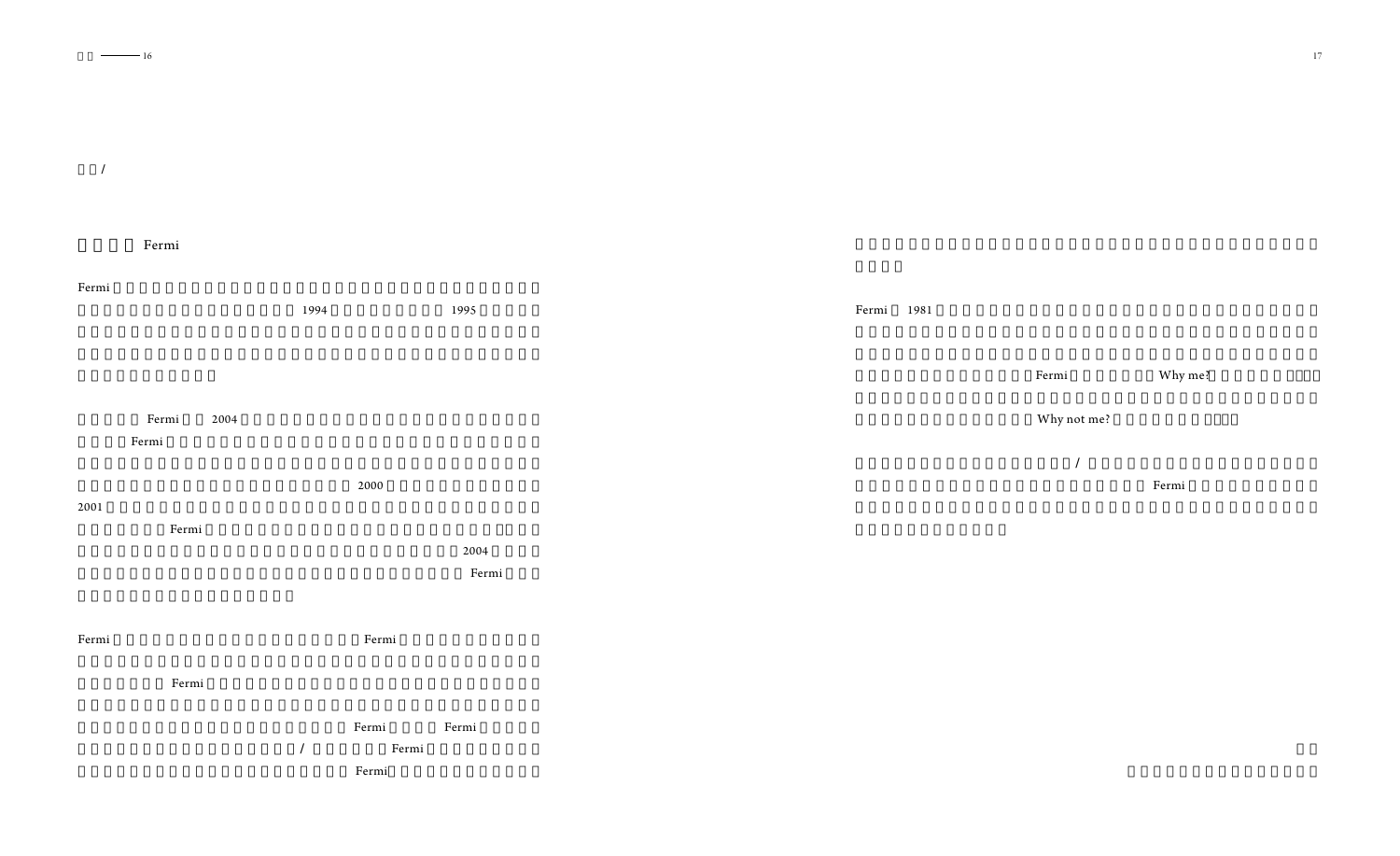$\frac{19}{19}$  18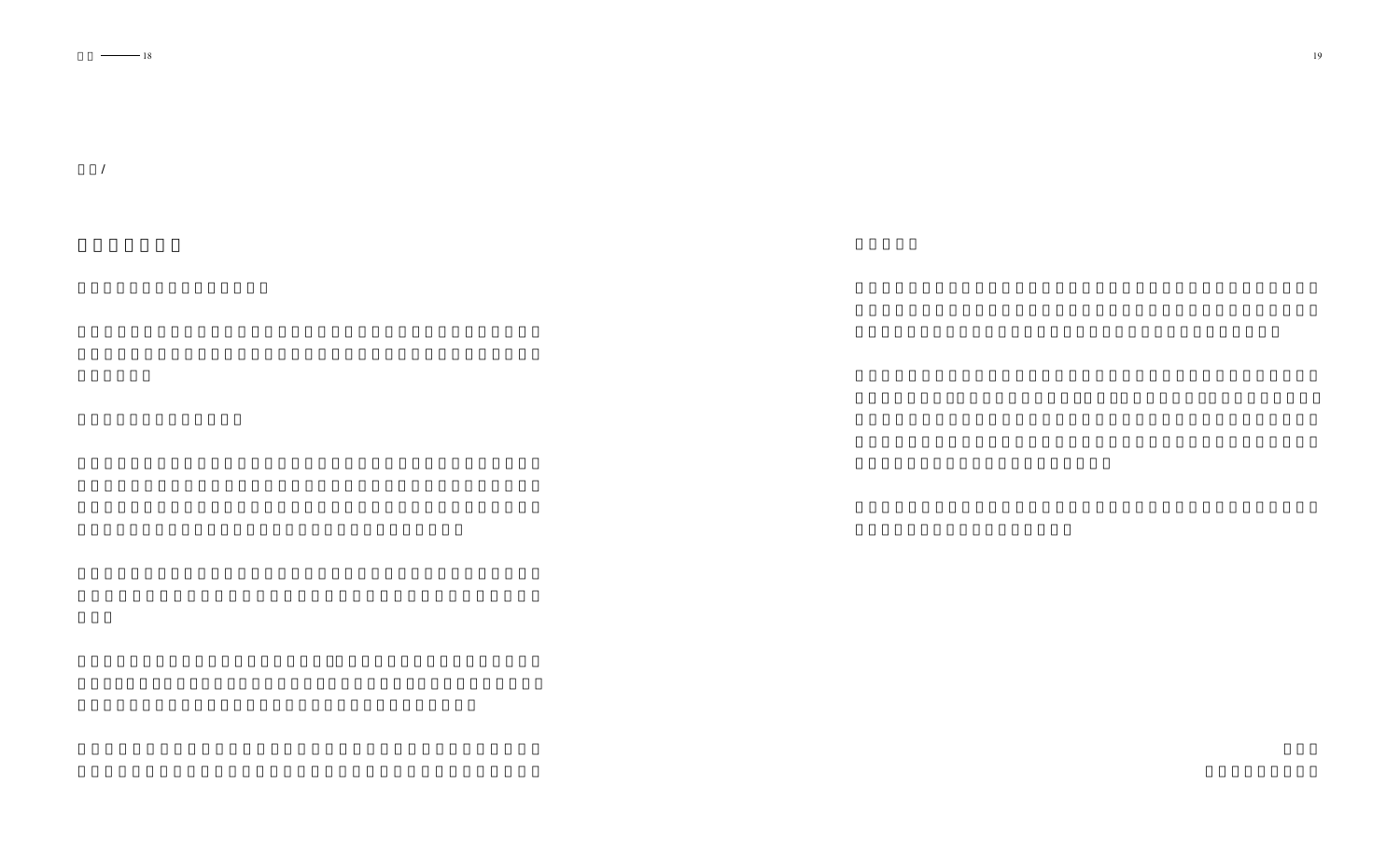$\text{Ruby}$  24  $\text{24}$ 

 $\overline{2}$ 

——

Michael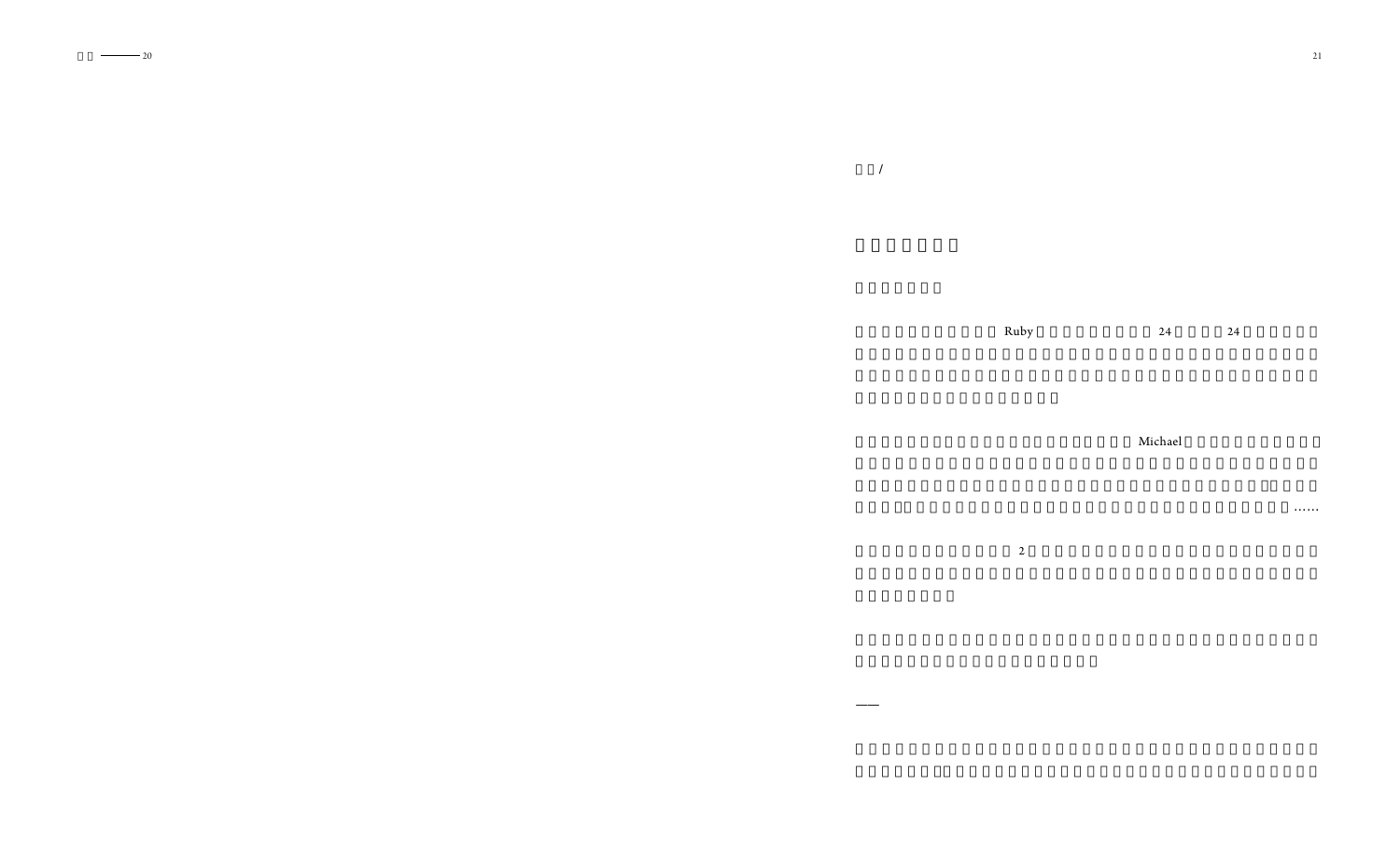













 $\text{Tracy}$ 

 $2004$  IVE Hong Kong Institute of Vocational Education

# Medium of Instruction School

IVE EMI EMI English as

why me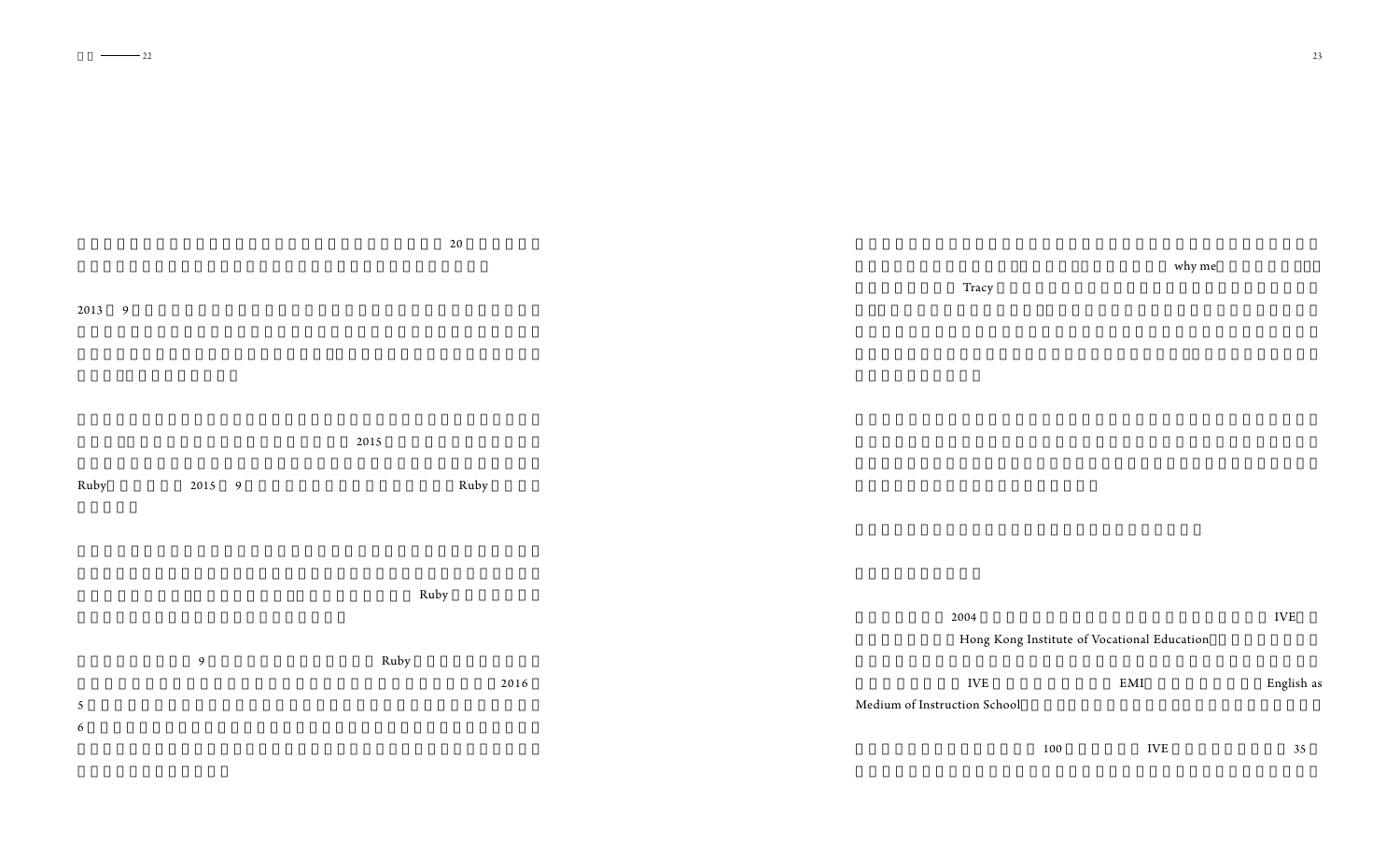# Fermi

# 子,我好像你的话,我知道,我是生存不可能,我是生存不可能,我是生存不可能,我是生存不了,如果我好像你的心理,我是生存不了,如果我好像你的心理,我是生存不了,如此

覺得有所虧欠。我打從 1998 年開始服務少數族裔,便以七成的工作比例,跟進少

### $2006$

Ruby  $\mathbb{R}$ 

——

# $\overline{C}$  IVE

# $NGO$

 $\frac{25}{2}$  25

記得 2013 年,有位美國導演深入多個發展中國家拍了一套紀錄片 *Girl Rising*(女孩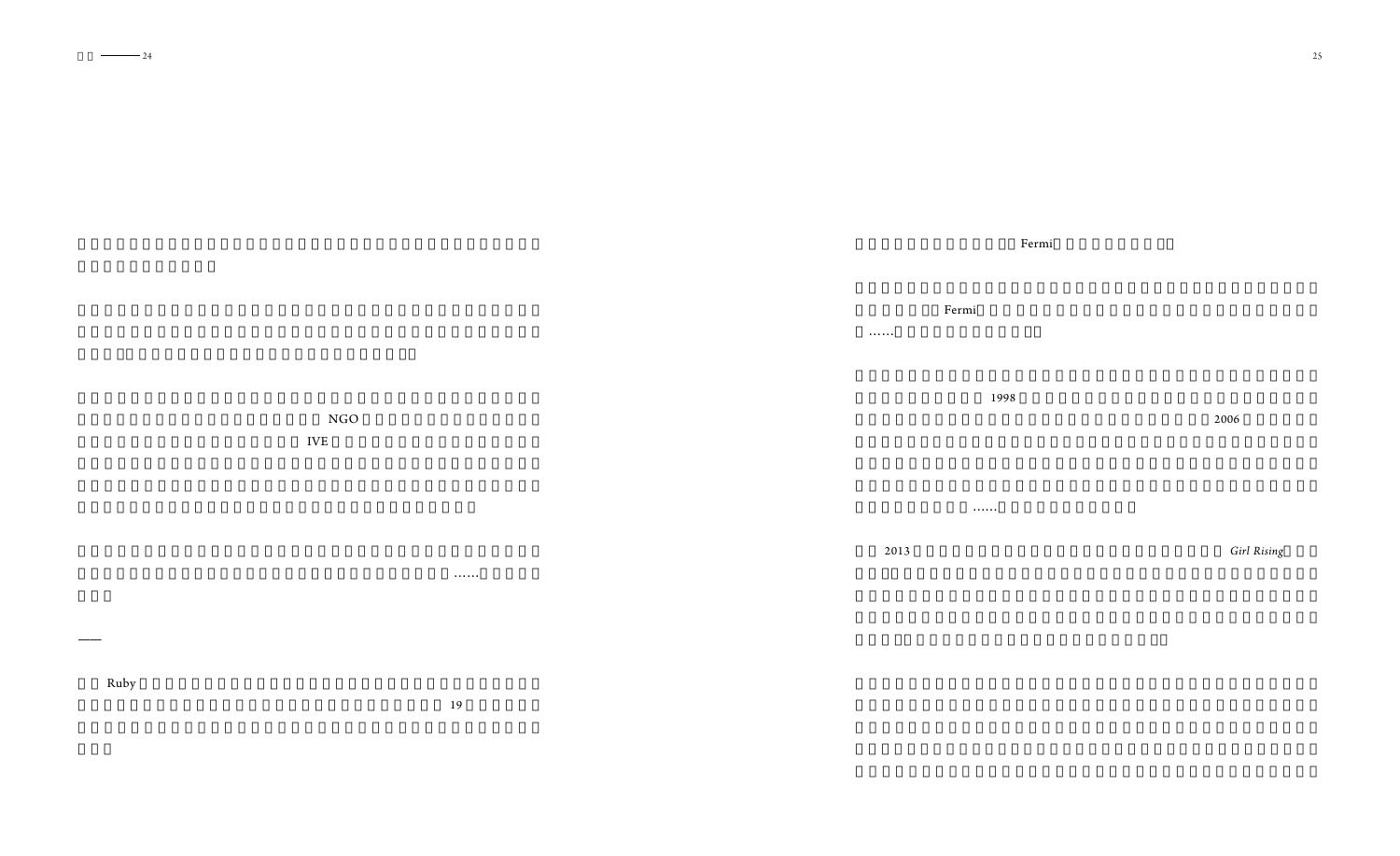is happy, learnt to be an upright person.

OK

 $\frac{27}{2}$  26

這書以我的自述出發,透過 Ruby 輔以不同資料和訪問編撰闡述,以第三人稱書寫。

——

 $19$ 

最後容許我再一次衷心多謝 Ruby 過去一年半的努力,為香的少數族裔留下歷史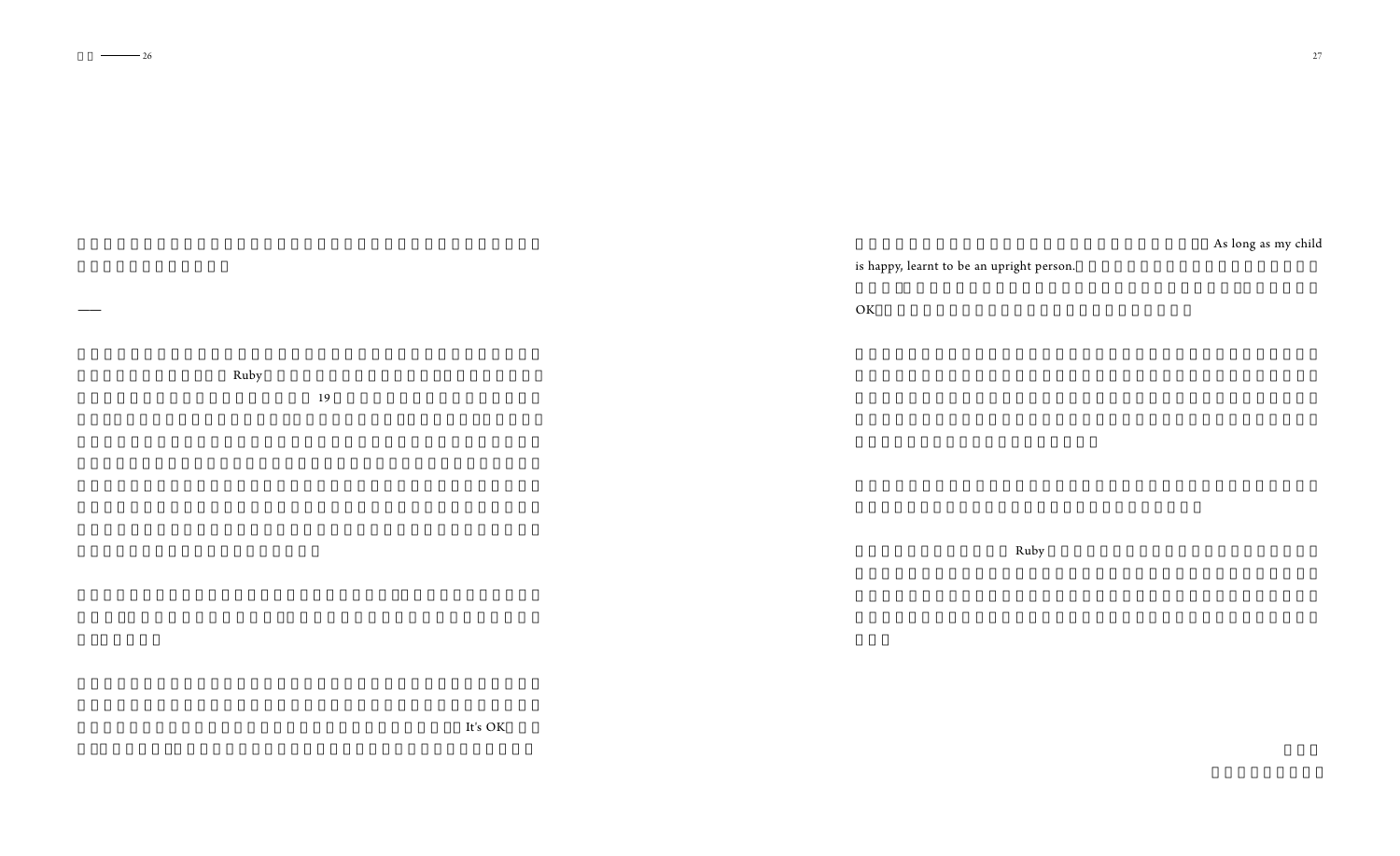目錄



| $1\,.$           |  |
|------------------|--|
| $\overline{2}$ . |  |
|                  |  |
|                  |  |
|                  |  |
| $1\,.$           |  |
| $\mathbf{2}$ .   |  |
| 3.4.             |  |
|                  |  |
|                  |  |
|                  |  |
|                  |  |
| $1\,.$           |  |
| $\mathbf{2}$ .   |  |

88 96

"一少數族裔平權路

 $1.$ 

4.

1. 2.  $3.$ 4. 校園的隔閡  $5.$  $6.$ 

7. 升學路漫漫

 $2.$ 3. 創立融樂會

201 207 215 230 237 1.  $2.$  $3.$ 4. 第二語言學習架構 5. 第二語言的成敗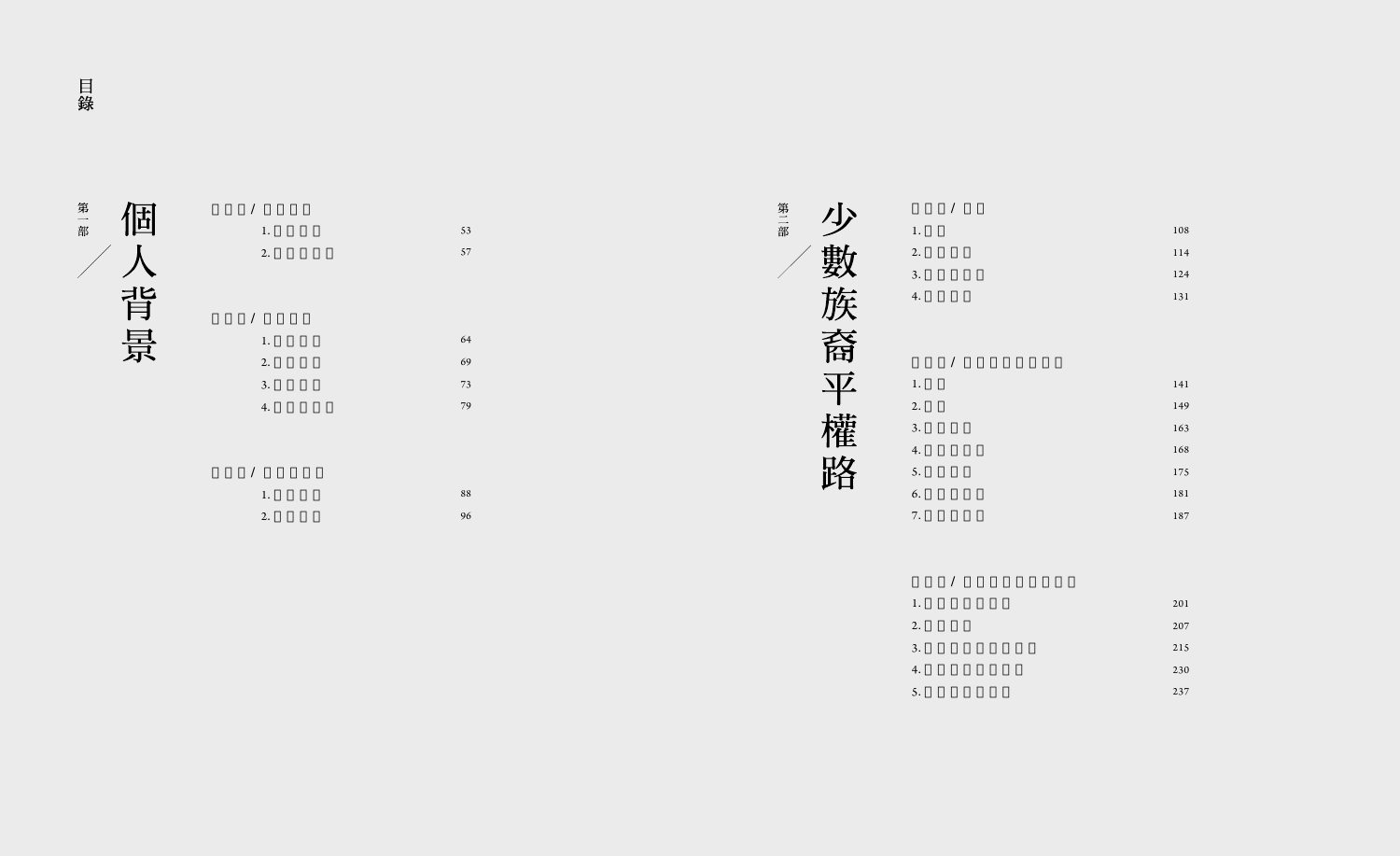#### $1.$  $2.$ 3. 4. 公務員之路  $1.$ 2. 立法先聲 3. 遊說大法 4. 修例之戰 5. 立法後遺 244 248 255 260 367 371 381 392 404

#### 1. 油麻地停車場 2.  $3.$ 4. 戒毒 5. 蘋果樹與搖樹人 6. 醫護的界線 7. 一本護照一個身份 1. VS 2.  $3.$ 277 282 288 298 308 313 322

330 338 344

1. 警權  $2.$  $3.$ 

| $\overrightarrow{\mathbf{\Pi}}$ | 1. | 437 |
|---------------------------------|----|-----|
| 第三部                             | 2. | 442 |
|                                 | 3. | 451 |
|                                 | 4. | 462 |
|                                 | 5. | 474 |
|                                 | 6. | 480 |
|                                 | 7. | 491 |

鳴謝 500

496

413 419 427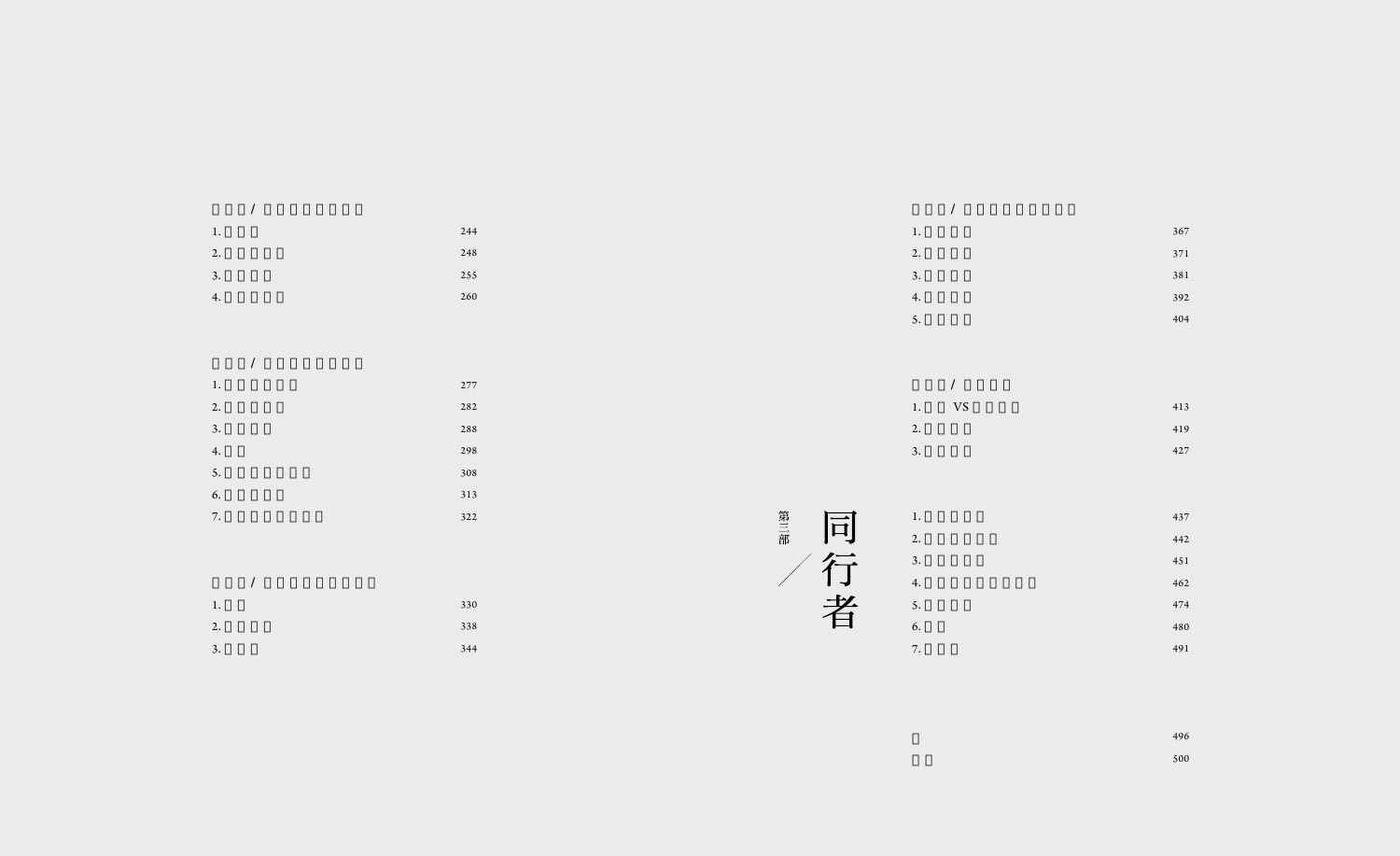

教育死族畜

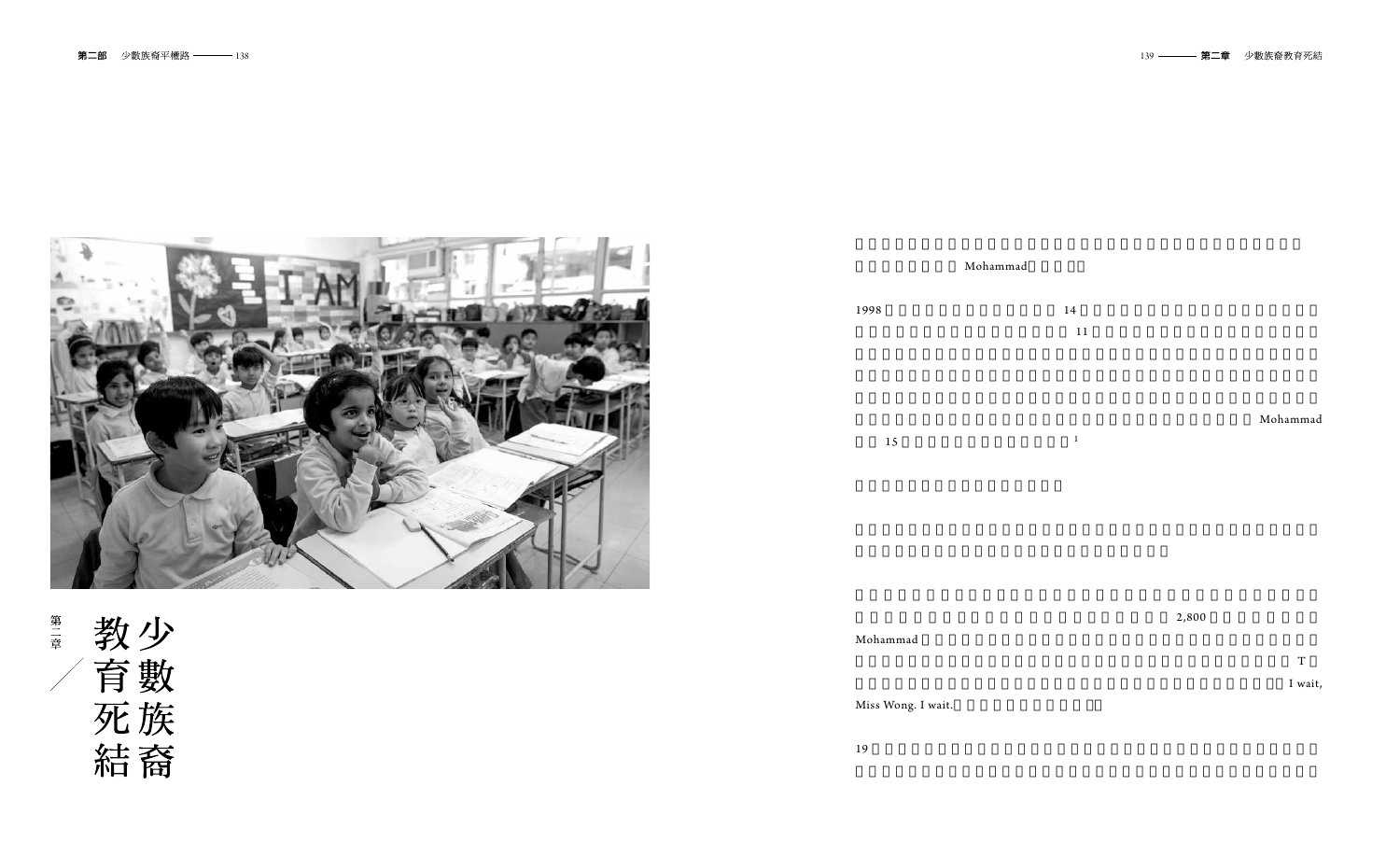在網絡尚未普及,只有電話和傳呼機的年代,王惠芬用最土炮的方式尋校——「裝」

 $24$ 

died. No Mohammad. Mohammad Mohammad Mohammad Mohammad

 $19$ 

Mohammad

1 Mohammad 15

 $\overline{\phantom{0}}$ 

 $30$ 

——

**1** 尋校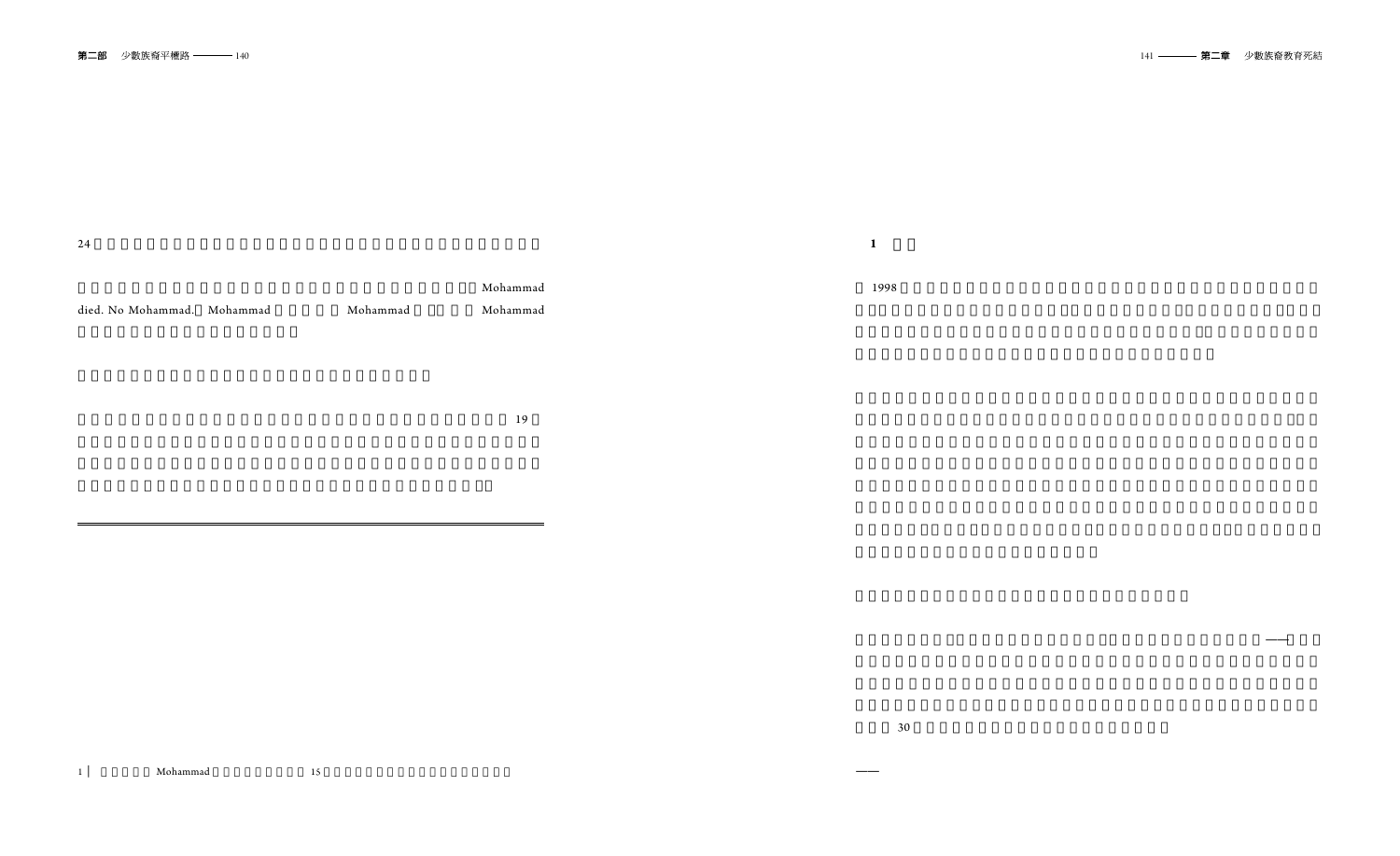

 $\text{Lo C}$  and  $\text{Lo C}$  and  $\text{Lo A}$  13

1998 **1998** 

——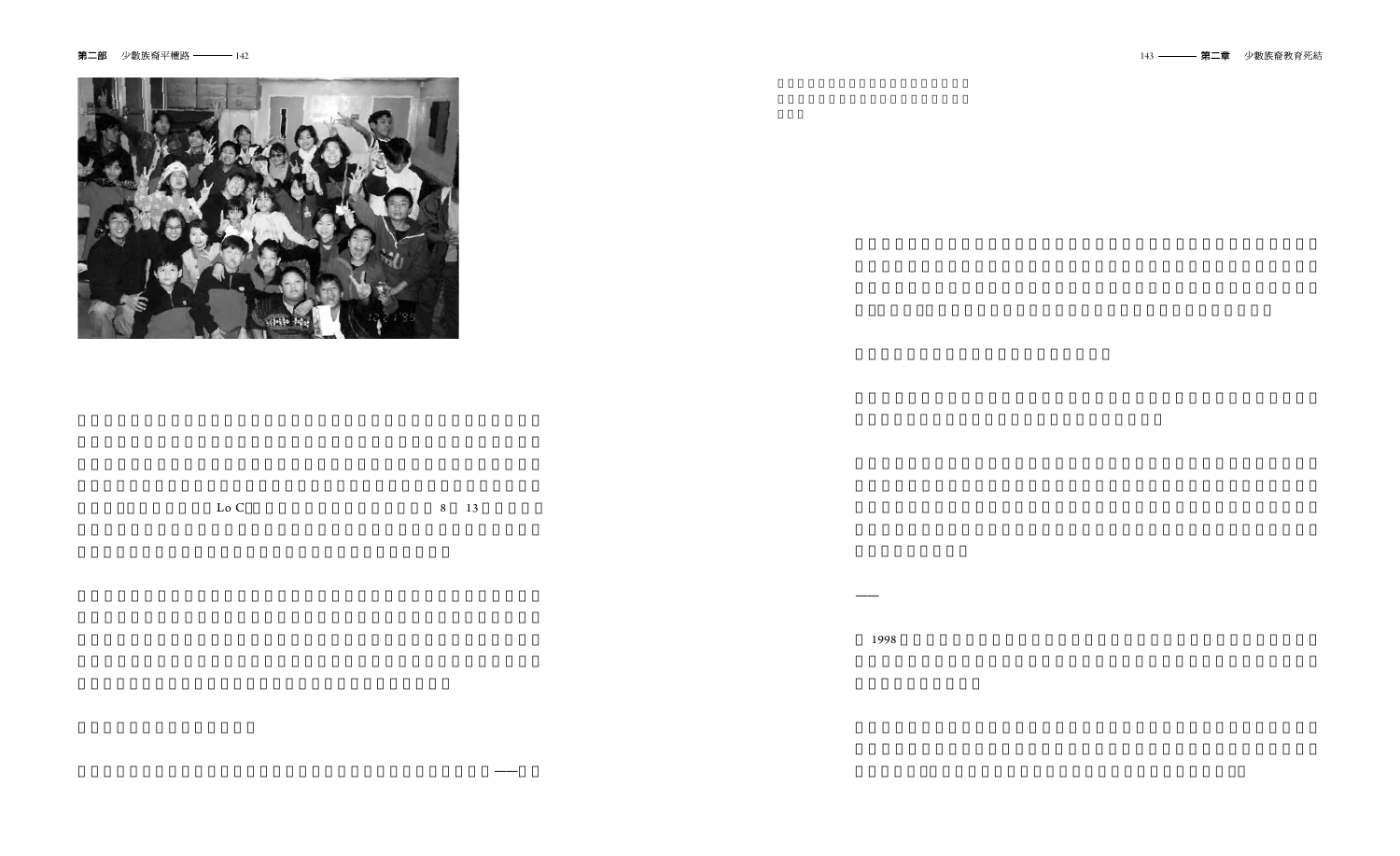



大多較低,一些村校更位置偏僻、校舍破舊。王惠芬看在眼裡,不甘心——何以少

1998  $\qquad$ 

2000 2004  $\bar{S}$ 

 $\frac{6}{92}$